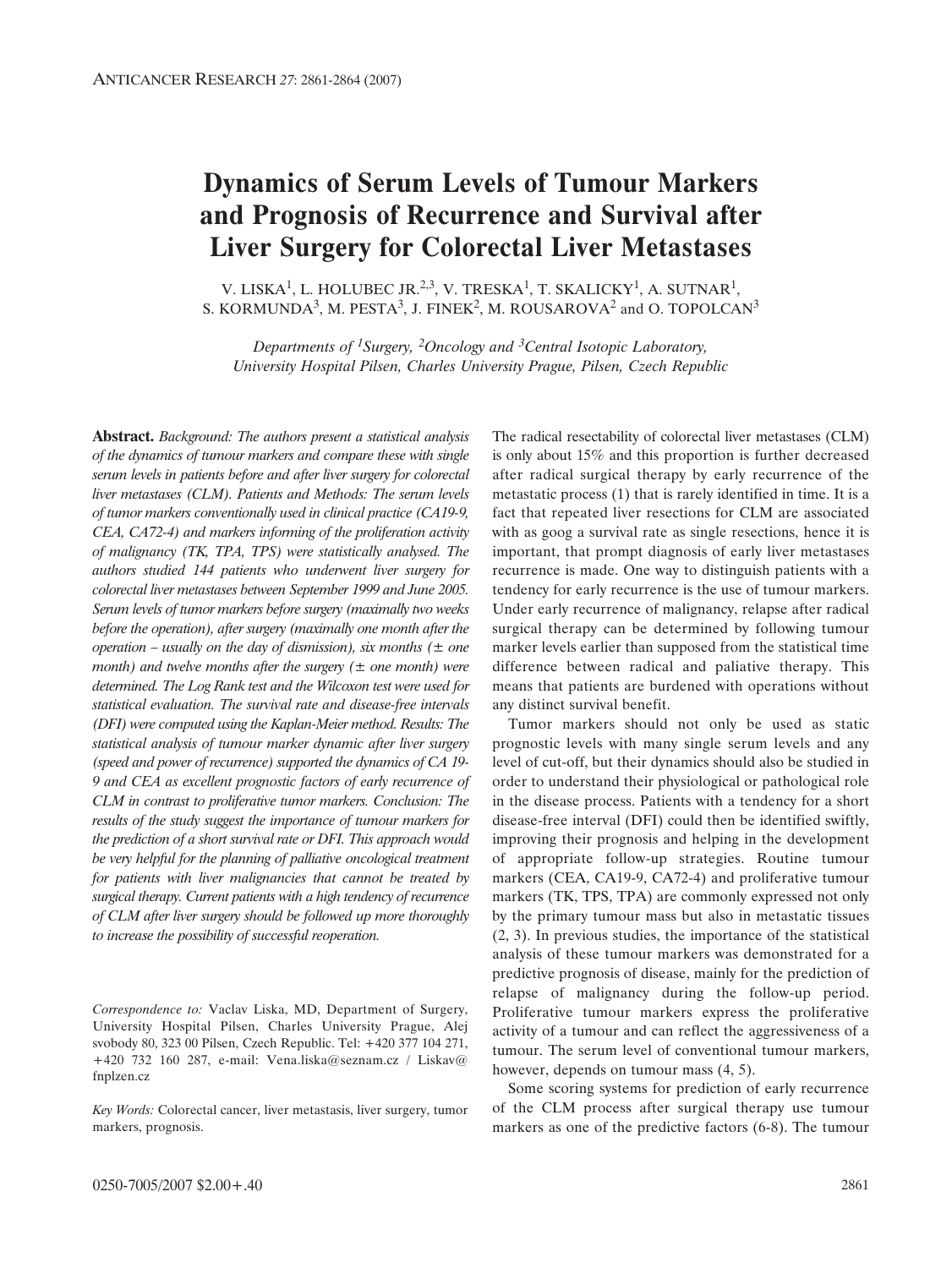

#### **Cumulative proportion surviving (Kaplan-Meier)**

Figure 1. *Overall survival using the preoperative serum level of TPA as a prognostic factor of survival rate after surgery for colorectal liver metastases (cutoff 94 IU/L).* 

marker most often used is CEA (9). The authors present a statistical analysis of the dynamics of tumour markers and compare them with single serum levels in patients after liver surgery for colorectal liver metastases

## **Patients and Methods**

One hundred and forty-four 144 patients, who underwent radical surgical therapy for colorectal liver metastases between September 1999 and November 2005 were retrospectively included into this study. From this group patients were chosen, from whom marker serum levels were acquired during a postoperative period of one year: *i.e.* 82 patients with CLM who were operated on between September 1999 and June 2005. The purpose was to study the dynamics of tumour markers after radical surgery and determine any association with survival rate and the disease-free interval. The serum levels of routine tumour markers (CEA, CA 19-9, CA 72-4) and proliferative tumour markers (TPS, TPA, TK) were determined from blood samples collected before the operation (maximum two weeks before the operation), after the operation (maximum one month after the operation – usually on the day of release), and  $\sin (\pm 1 \text{ month})$  and twelve months after the operation  $(\pm 1 \text{ month})$ . In the dynamics study the ratios of preoperative (D 14-0) and postoperative (I. D1-30, II. after  $6\pm1$  month, III. after  $12\pm1$  month) serum levels of the named tumour markers were compared. All the time deviations were taken into account during the statistical analyses.

The tumor markers were monitored using the following immunoanalytical methods: carcinoembryonic antigen (CEA): IRMA (immuno-radiometric assay), Immunotech, Czech Republic (ng/mL); carbohydrate antigen (CA 19-9): Shering-CIS, France (kIU/L); carbohydrate antigen (CA 72-4): IRMA, Shering-CIS, France (kIU/L); tissue polypeptide antigen (TPA): IRMA, DIASORIN (kIU/L); tissue specific polypeptide antigen (TPS): IRMA, IDL, Sweden (kIU/L); thymidine kinase (TK): REA, Immunotech (kIU/L).

The statistical analysis of both cohorts of patients was processed using S.A.S. version 8.02 (Statistical Analysis Software, Inc.) using Kaplan-Maier curves. The statistical significance was determined using the Log-rank and the Wilcoxon tests. The cut-off of tumour markers was estimated using the quartile system.

## **Results**

The survival rate for patients after radical surgical therapy of CLM was found to be dependent on the preoperative serum level of the proliferative tumour markers TPS and TPA (*p<*0.05) and the classical tumour markers CA19-9 and CA72-4 (*p<*0.05) (Figures 1 and 2). The survival rate was dependent on the postoperative (day 1-30) serum level of TPA and CEA (both  $p < 0.05$ ). The DFI in the same group was found to be dependent on the prepoperative serum level of the proliferative tumour marker TPS and CA72-4 (both *p<*0.05). The DFI was also dependent on the postoperative serum level (day 1-30) of CEA (*p*-value <0.05). Postoperative serum levels of tumour markers can be influenced by the half-life of the serum tumour marker (10). The statistical analysis of repeated serum levels of named tumour markers demonstarted that the ratio of preoperative and postoperative serum levels of CA19-9 and CEA were statistically significant for the prediction of early recurrence (*p<*0.05). The dynamics study (again increased or decreased serum level) showed that dynamic changes of CA19-9 and CEA were excellent prognostic factors of the DFI of CLM in contrast to the proliferative tumour markers (Figure 3). The statistical analysis did not demonstrate proliferative tumour markers as prognostic factors for early recurrence. The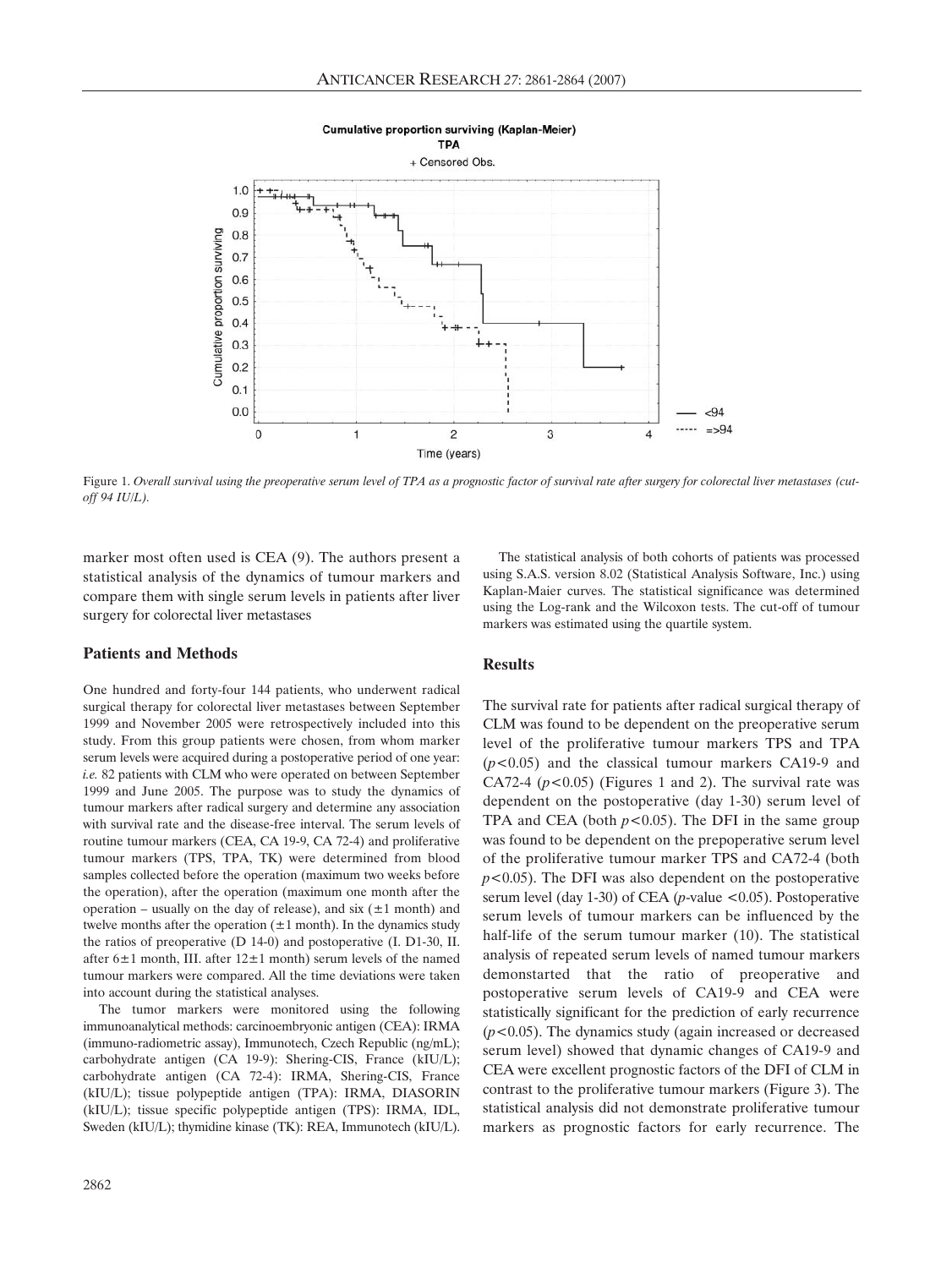

Figure 2. *Overall survival using the preoperative serum level of CA72-4 as a prognostic factor of survival rate after surgery for colorectal liver metastases (cut-off 3.0 IU/L).* 



Figure 3. *The disease-free interval using the ratio of the preoperative and postoperative serum levels of CA19-9 as a prognostic factor of early recurrence after surgery for CLM (cut-off 1.5).*

statistical analysis of the ratio of preoperative and late (6 and 12 months) postoperative serum levels of both groups of tumour markers were not statistically significant for the prediction of the DFI or survival rate.

## **Discussion**

The survival rate of patients with surgically untreated malignancy of the liver depends on tumour mass and whether the liver parenchyma is affected by malignancy. The survival rate and DFI of patients after surgery for CLM also depend on the preoperative tumour mass and the proliferative activity of the tumour. Early postoperative levels of tumour markers in patients who underwent surgery for CLM were not so important for the prediction of recurrence or survival. The dynamics (increase) of the serum level of classical tumour markers has been shown here to be a prognostic factor for the early recurrence of CLM after surgery. The dynamics of proliferative tumour markers has not been shown as a prognostic factor of early recurrence. The postoperative serum